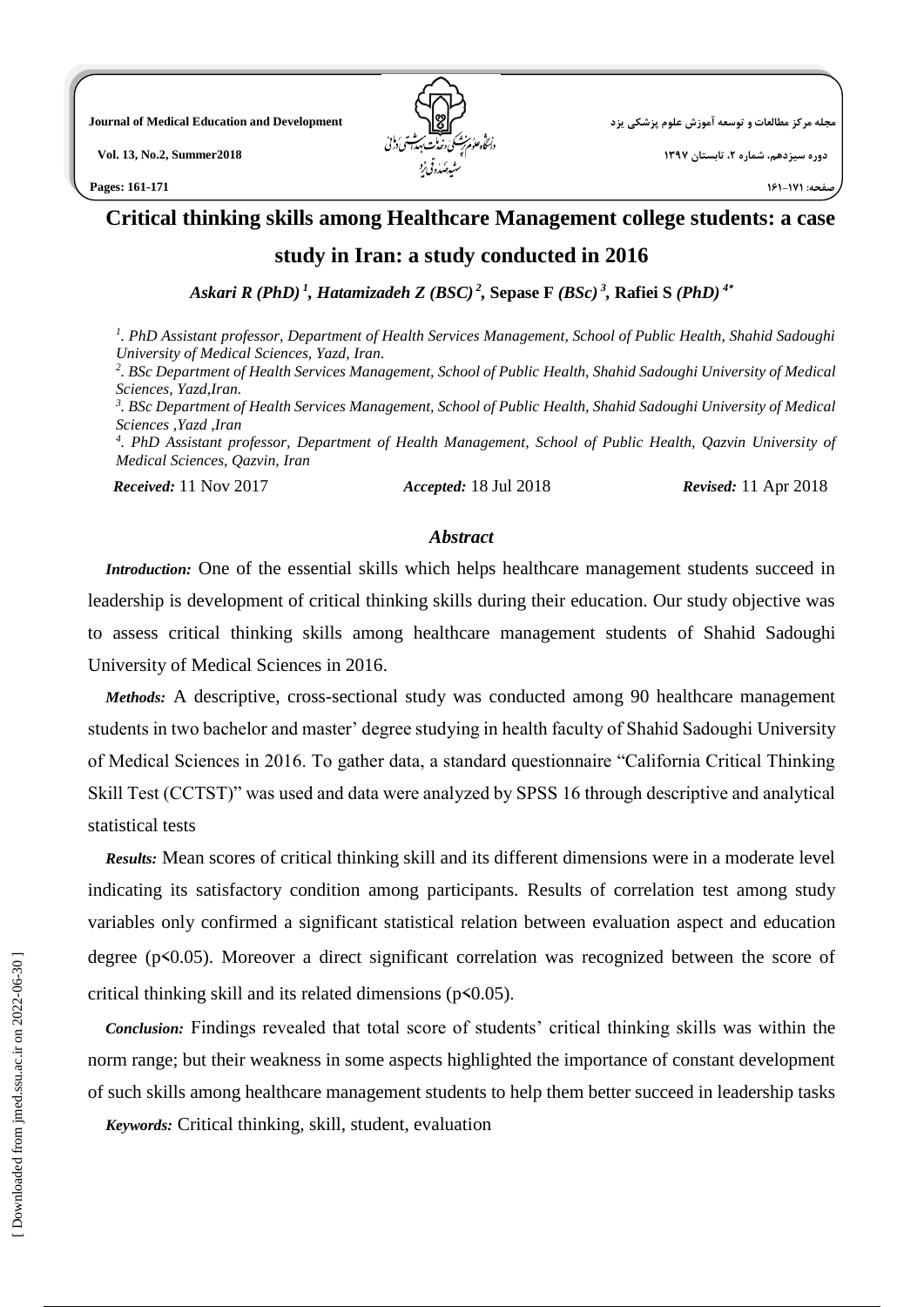#### **Introduction**

Nowadays, employers look for employees with compatible education for mentioned career also those having necessary skills to make evidence based and practical decisions to resolve organization's problems in an effective way. Such skills are often placed in an area of critical thinking (1). Critical thinking as one of the important skills is stressed in many educational programs especially in the field of medicine and health sciences (1). Development of such skills is so important that some experts in behavioral and education sciences have mentioned it as a major educational goal for students (2, 3).

On the other hand, healthcare authorities including hospital managers are expected to develop their skills in critical thinking, decision making and predicting future events to ensure that management of organizational processes is in an orderly mode and consequently provide safe and sufficient care for patients (4, 5). As those working in medical and health sciences fields have more sensitive role in dealing with people's health through having close and direct relation with patients, attainment of such skills has got a special importance due to their positive effect on quality of healthcare services. For the purpose, trainers put emphasize on development of critical thinking skills among learners (6).

Critical thinking has been defined in many studies. A definition by National Council for

Excellence in Critical Thinking mentioned such a skill as "intellectually well-ordered process of thinking, discovering and evaluating data gathered through surveillance or communication" (7). Though, many researchers confirm that critical thinking also consists of necessary dispositions which belongs to an individual's desire to apply critical thinking ability in different conditions (8, 9). There are two aspects for critical thinking including cognitive skills and affective dispositions. Cognitive critical thinking skills mainly denote observation and scrutiny, enquiry, analysis, research and exploration, evaluation, interpretation and rationalizing while the latter refers to truth seeking, criticism, analyticity, systematicity, self-confidence, open mindedness and maturity (8, 10, 11).

Worldwide many researches revealed that training critical thinking could be effective in promoting problem-solving skills, decisionmaking and creativity (12). Paul et al conducted a study in 1995 to assess the effectiveness of educating critical thinking principles in problem-solving skills of college students. Results indicated that a large majority of students lacked appropriate thinking skills to resolve organizational problems. In fact existing training courses were not sufficient for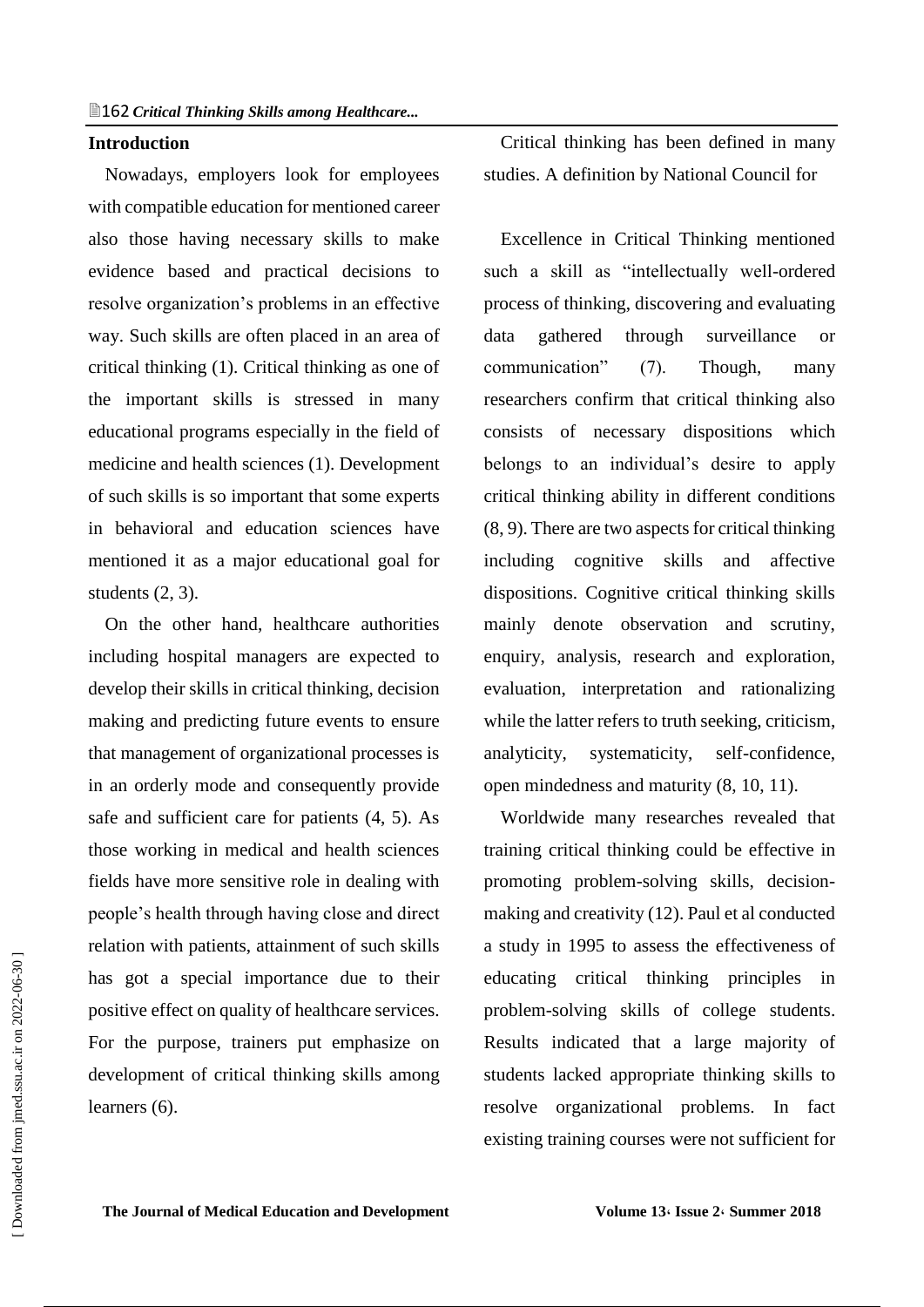#### **Askari Roohollah & et.al** 163

developing critical thinking skills among learners and failed to empower them in holistically reasoning and effectively decision making (13). Regarding the importance of each critical thinking aspect, a recent study conducted in 2011 among medical students concluded that most participants regarded critical thinking as an ability while a small number described it as a disposition or personality trait (5). Some other studies also found that lack of critical thinking was mainly due to nonexistence of dispositional approach rather than cognitive ability (14). Despite differences among various schools of thought for critical thinking, most researchers agree on specific abilities that learners should be equipped with to increase the probability of fostering such skills. Investigation and analysis, inductive or deductive reasoning, inquiry for clarification, interpretation, forecasting and extrapolation, problem solving and evaluation were among important skills mentioned in this regard (8, 15-17).

Given that critical thinking is part of cognitive development, many universities and educational bodies that deliberately try to increase students' critical thinking skills want to measure the effectiveness of such improvements. Some assessment tools exist for the purpose include Watson-Glaser Critical Thinking Appraisal (WGCTA) test, Thurston Test of Mental Alertness, Cornell Critical Thinking Test, and California Critical Thinking Skills Test (CCTST). Among which, CCTST is an objective measure for evaluating individuals' critical thinking skills. As the questionnaire has been used in many countries worldwide, its usefulness was verified (8).

Due to the importance of assessing learners' critical thinking skills to determine existing weaknesses that need appropriate planning for improvement also given the important role of health care managers in ensuring the effectiveness of health services provided by health institutions, we conducted a study to evaluate critical thinking skills among healthcare management students of Shahid Sadoughi University of Medical Sciences in 2016.

#### **Methods**

A descriptive, cross-sectional study conducted among all healthcare management students studying in both bachelor and master's degree in health faculty of Shahid Sadoughi University of Medical Sciences in a time period June-November 2016. A total of 90 students were included in the research which due to their limited number, a census selection method was used. There were 24 participants in bachelor degree studying in the first semester, 16 in the third and 18 in each of the fifth and seventh semesters. Also in master's degree, 6 individuals from semester one and 8 students in semester three were selected for the research. A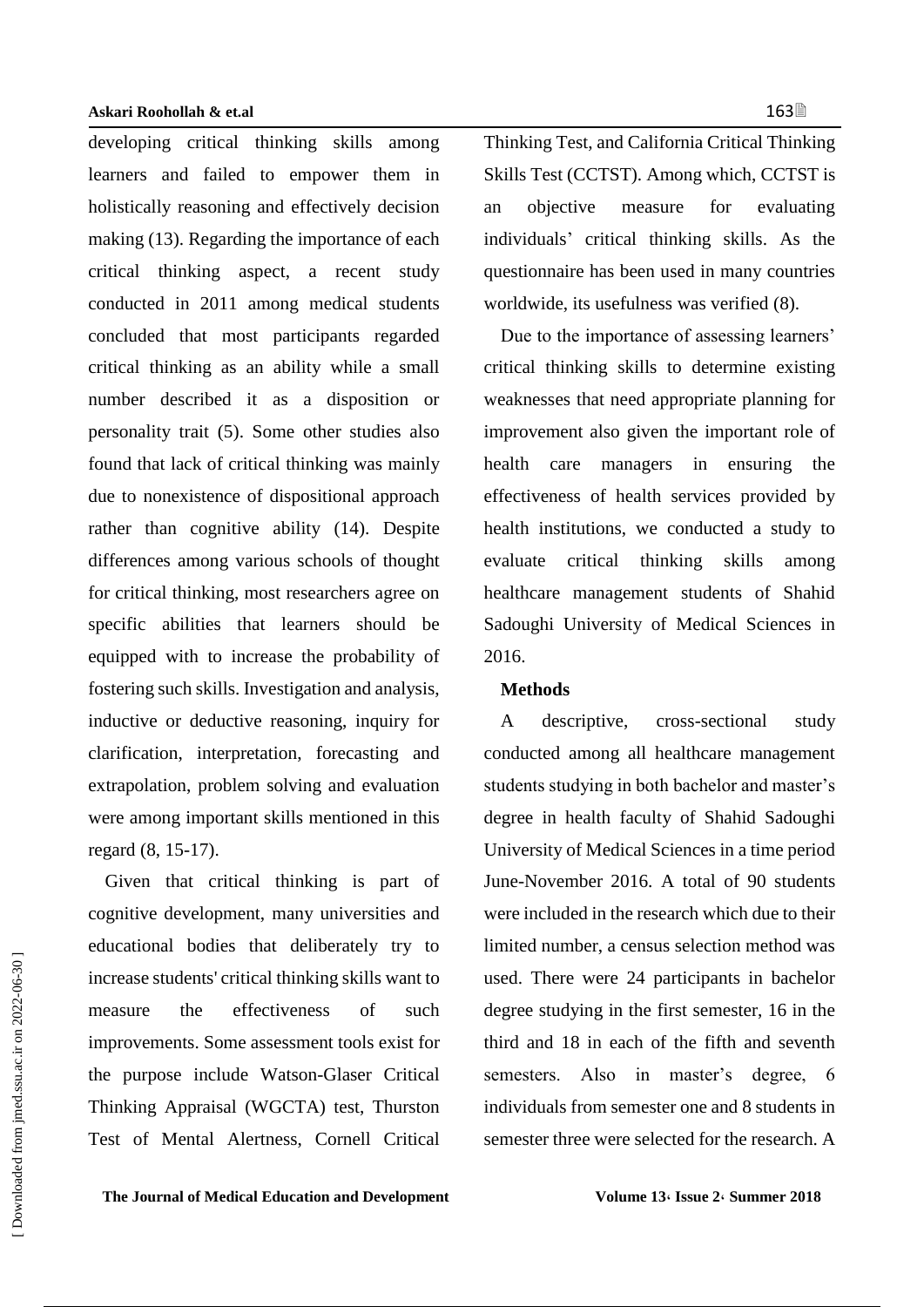standard questionnaire (CCTST) consisted of 34 questions in three subgroups of analysis (9 questions), inference (14 questions) and evaluation (11 questions) was used (8). Each 34 multi-choice questions had one correct answer and test score was number of items answered correctly ranging from 0 to 34. Those achieving score lower than 8.5 were regarded to have insufficient skill, those with 8.5-25.5 score

were categorized in a moderate level and finally individuals' score above 25.5 were mentioned to have desirable skill in this regard. Furthermore, the interpretation of scores achieved in each subgroups related to critical thinking skill was done according to the following table.

.

| Critical thinking skill's<br>subgroups | Weak  | moderate      | strong      |
|----------------------------------------|-------|---------------|-------------|
| <b>Evaluation</b>                      | <3.5  | $3.5 - 10.5$  | $10.5 - 14$ |
| <b>Analysis</b>                        | 2.25  | $2.25 - 6.75$ | 6.75-9      |
| <b>Inference</b>                       | 52.75 | $2.75 - 8.25$ | 8.25-11     |

*Table 1. Scoring System of Critical Thinking Skill's Subgroups*

CCTST as a measurement tool has been validated to evaluate critical thinking skills among students of different fields (8). The questionnaire reliability was checked in a panel of experts specialized in English language and its internal consistency was calculated to be 0.68-0.7 using KR-20 (8). Data analysis was done by SPSS Software Package version 16 using descriptive and analytical statistical methods

#### **Results**

Demographic characteristics of study participants depicted that of the total participants, 84.4% were bachelor student. Among which 31.57% were studying in the first semester, 21.05% in the third and 23.69% in each of the fifth and seventh semester. Master's students consisted 15.5% of the participants which 42.85% of them were studying in first and 57.2% in third semester. Furthermore 80% of the students were female and 56.6% were upper than twenty years old.

As table 2 shows the highest mean score relating to critical thinking skill among students upper than 20 years old belonged to evaluation  $(4.94+0.28)$  while the lowest score was related to analysis (2.6+0.23). The total mean score of critical thinking skill in two category of students' age groups were relatively 10.84+0.68 among those younger than 20 years old and 11.31+0.65 in those older than the year confirming the idea that students had strong ability for such type of thinking. Furthermore, no statistical significant relation was seen between different aspects of critical thinking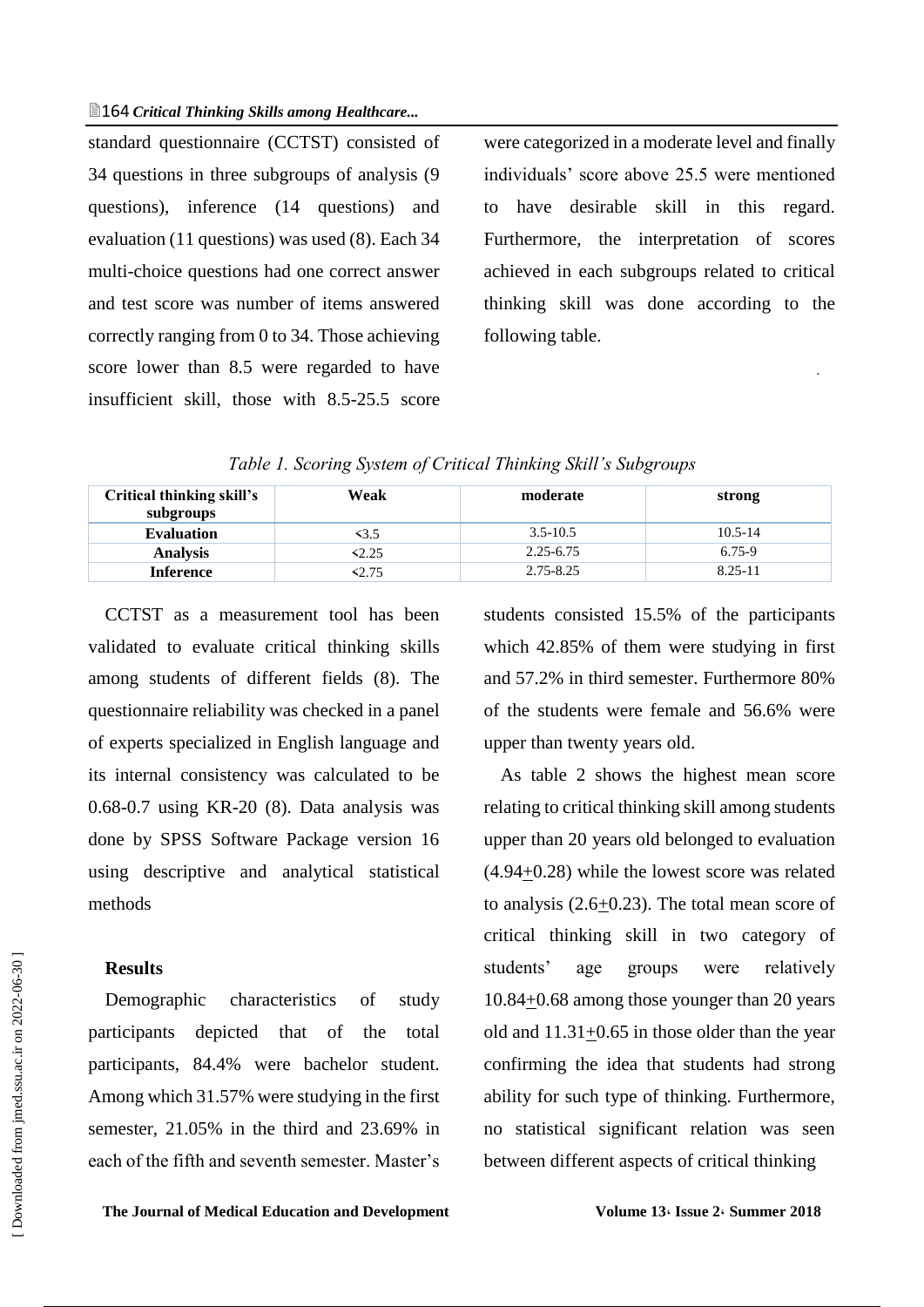#### Skill and age variable  $(p>0.05)$

*Table 2. Mean Scores Related to Different Aspects of Critical Thinking skill by Two Age Groups*

| Variable            | <b>Critical</b><br>thinking skill | evaluation    | analysis      | inference     |
|---------------------|-----------------------------------|---------------|---------------|---------------|
| $\leq$ 20 years old | $10.84 + 0.68$                    | $4.2 + 0.29$  | $2.71 + 0.26$ | $3.92+0.3$    |
| >20 years old       | $11.31 + 0.65$                    | $4.94 + 0.28$ | $2.6 + 0.23$  | $3.76 + 0.31$ |
| p-value             | 0.62                              | 0.08          | 0.75          | 0.72          |

Also table 3 shows that the highest mean score related to critical thinking skill belonged to evaluation among male students (5.27+0.41) while the lowest was affiliated with analysis among female students  $(2.56+0.17)$ . Total mean score of critical thinking skill in two gender groups were relatively  $11.72 \pm 1.07$  in male and 10.95+0.53 in female students. As a whole an average score of critical thinking skill in male was higher than female except for inference which confirmed that male students had strong ability for critical thinking. Furthermore, no statistical significant relation was seen between students' gender and critical thinking domains (p>0.05).

*Table 3. Mean Scores Related to Different Aspects of Critical Thinking Skill by Two Gender Groups*

| Variable      | <b>Critical thinking</b><br>skill | evaluation    | analysis      | inference     |
|---------------|-----------------------------------|---------------|---------------|---------------|
| Male          | $11.72 + 1.07$                    | $5.27 + 0.41$ | $3+0.51$      | $3.44 + 0.46$ |
| <b>Female</b> | $10.95 + 0.53$                    | $4.45 + 0.23$ | $2.56 + 0.17$ | $3.93 + 0.25$ |
| p-value       | 0.52                              | 0.11          | 0.32          | 0.35          |

Study results also showed that the highest mean score was related to evaluation aspect of critical thinking skill among MSc students  $(5.92 \pm 0.56)$  while the lowest score belonged to analysis among bachelor students  $(2.64 \pm 0.19)$ . As data in table 4 depicts, MSc students had stronger ability in critical thinking compared to those studying in bachelor degree (12.64+1.13; 10.82+0.51). Furthermore, among study variables a statistical significant relation existed between educational degree and evaluation aspect ( $p$ <0.05).

Table 4. Mean Scores Related to Different Aspects of Critical Thinking Skill by Two Educational

| Variable        | <b>Critical thinking</b><br>skill | evaluation    | analysis      | inference    |  |
|-----------------|-----------------------------------|---------------|---------------|--------------|--|
| <b>Bachelor</b> | $10.82 + 0.51$                    | $4.38 + 0.21$ | $2.64 + 0.19$ | $3.8 + 0.24$ |  |
| MSc             | $12.64 + 1.13$                    | $5.92+0.56$   | $2.71 + 0.36$ | $4 + 0.49$   |  |
| p-value         | 0.16                              | 0.007         | 0.85          | 0.75         |  |

Degree Groups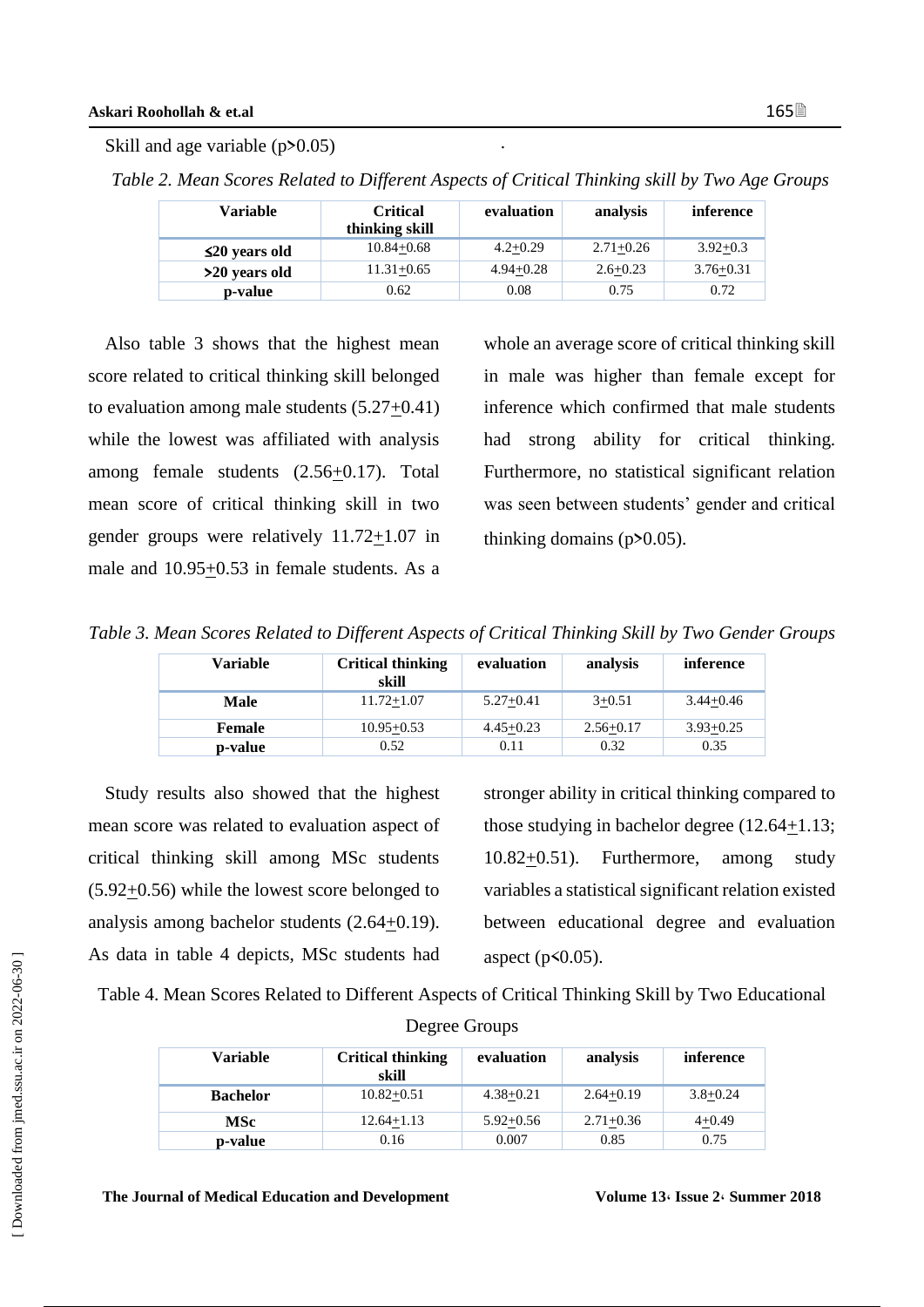As data in table 5 depicts, mean scores of all critical thinking skill sub groups were upper than a moderate level. In fact no statistical significant relation was seen between critical thinking aspects and study semester (p>0.05).

Table 5. Mean Scores Related to Different Aspects of Critical Thinking Skill by Semester Study **Groups** 

| ------                                |                                   |               |               |               |  |
|---------------------------------------|-----------------------------------|---------------|---------------|---------------|--|
| <b>Variable</b>                       | <b>Critical</b><br>thinking skill | evaluation    | analysis      | inference     |  |
| <b>Bachelor-</b>                      | $10.95 + 0.97$                    | $4.12 + 0.42$ | $2.91 + 0.38$ | $3.91 + 0.43$ |  |
| <b>Semester 1</b>                     |                                   |               |               |               |  |
| <b>Bachelor-</b><br><b>Semester 3</b> | $10.75 + 0.87$                    | $4.37 + 0.4$  | $2.31 + 0.28$ | $4.06 + 0.35$ |  |
| <b>Bachelor-</b><br>Semester 5        | $10.22 + 1.11$                    | $4.44 + 0.4$  | $2.33 + 0.38$ | $3.44 + 0.6$  |  |
| <b>Bachelor-</b><br>Semester 7        | $11.33 + 1.2$                     | $4.66 + 0.45$ | $2.88 + 0.44$ | $3.77 + 0.58$ |  |
| <b>P-value</b>                        | 0.9                               | 0.83          | 0.53          | 0.85          |  |
| <b>Master-Semester</b>                | $12.5 + 0.92$                     | $6.61 + 0.54$ | $2.83 + 0.65$ | $3.5 + 0.34$  |  |
| <b>Master-Semester</b><br>3           | $12.75 + 1.92$                    | $5.75 + 0.94$ | $2.65 + 0.46$ | $4.37 + 0.82$ |  |
| p-value                               | 0.9                               | 0.73          | 0.79          | 0.4           |  |

As a whole, there was statistical significant correlations between critical thinking skill and

Its subgroups (table 6).

Table 6. Correlation between Critical Thinking Skill and its Subgroups

| <b>Critical thinking skill</b> | evaluation | analysis | inference |
|--------------------------------|------------|----------|-----------|
| <b>Correlation coefficient</b> | 0.79       | 0.75     | 0.79      |
| p-value                        | 50.001     | 50.001   | 50.001    |

#### **Discussion**

Study findings revealed that healthcare management students had an average level skill in critical thinking confirming the idea that students were somehow equipped with skills needed for such type of thinking. Gharib confirmed the finding and found that the total score of critical thinking skill (CTS) among students was in a normal limit (18). Consistently in a study conducted by Babamohammadi, mean score of critical thinking skill among bachelor students was 12.34+2.45 emphasizing on the moderate level of students' ability (19). Dissimilar to our findings, many studies conducted on assessment of critical thinking skills among Iranian students have reported poor CTS among study participants (18-21). Sharp et al indicated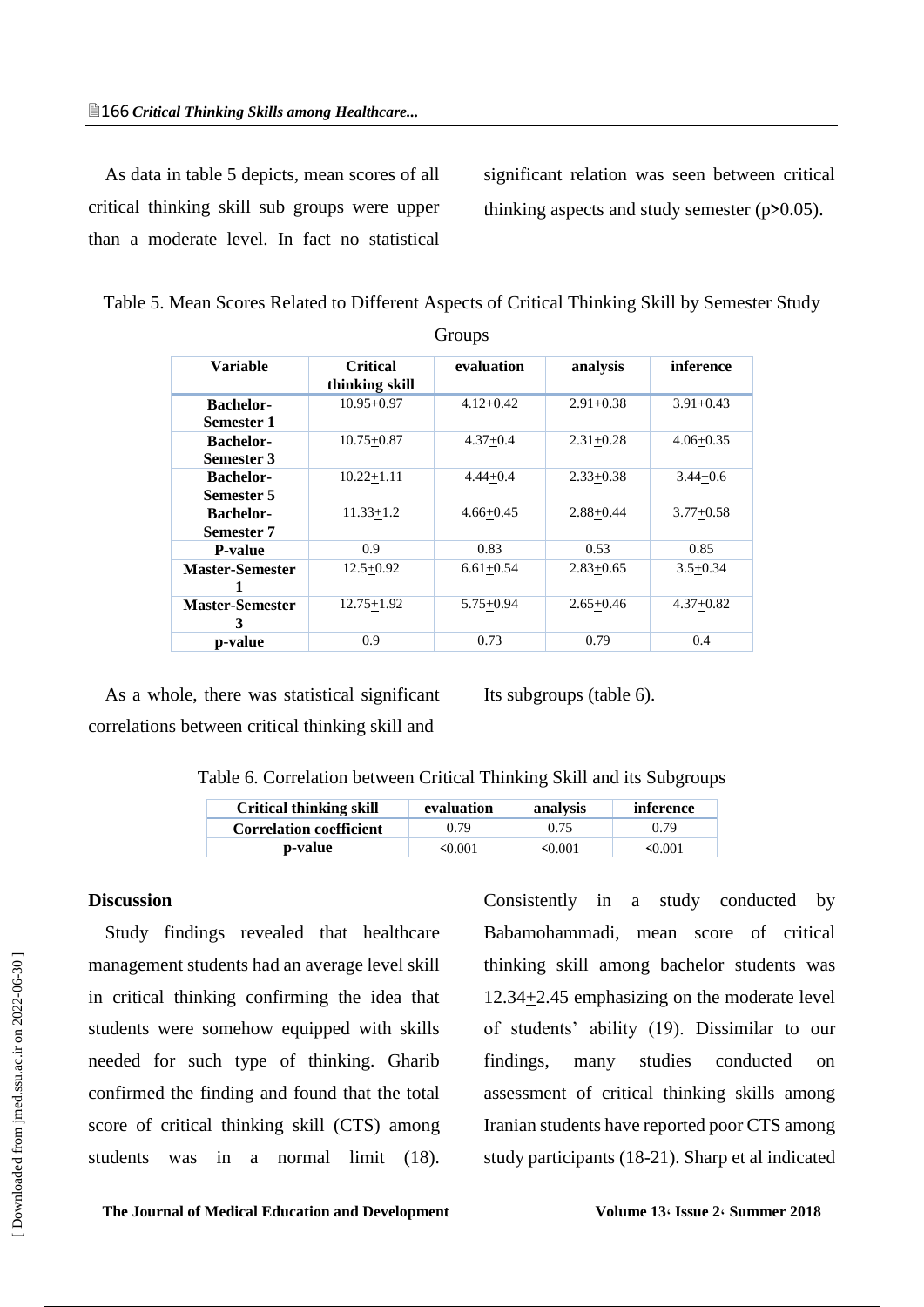that a considerable number of students participating in the study had weak critical thinking skills while only 3.5% were in a desirable level regarding to this criterion (22). Similarly Arum and Roksa evaluated students' critical thinking skill at a weak level or even nonexistent (23).

Additionally, no significant differences were seen between total mean scores of CTS in bachelor and master's students. Also no significant association was found between students' scores and variables such as age, gender and study semester. These findings were consistent with the results of previous studies (20, 24, and 25). Carol (1997), Bet and Sullivan (1997) and Shin (1998) emphasized that CTS was not different among various age or gender groups (26-28). However, Zhang and Lambert also Noohi et al reported a number of positive and negative correlations between demographic variables and critical thinking skills (29, 30). Additionally Khalili et al, Babamohamadi and Khalili recognized significant differences between CTS among students with different educational degrees which was not in line with our study results (19, 31). Carroll indicated a positive significant relation between total mean score of CTS and study semester and Sharp et al concluded that critical thinking skills among bachelor students were lower than those of master's (22, 26). Although our findings supported the idea but statistical analysis did

not confirm any significant correlation between variables. Giving the results, it is obvious that despite existing pitfalls in educational system of the country, studying in university can to some extent positively affect students' CTS improvement. Results obtained by Hosseini and Bahrami were also in accordance with our findings (6). However in a study conducted among medical sciences students in Isfahan University of Medical Sciences, revealed no improvement in students' CTS after passing study semesters. The reason might be due to the fact that although educational programs play an important role in improvement of CT skills but all universities or colleges do not perform effectively for such improvement (32). Babamohammadi in a study conducted among nursing students of Semnan University of Medical Sciences, found a significant difference between CTS scores of students studying in different semesters of continuous bachelor degree but the same as our findings, no significant correlation was found between students' age or gender and their CTS score (19). In another study conducted among nursing students findings revealed significant differences between the development of CTS among different educational degrees of diploma, associate, master's or PhD educational programs (33).

There are some limitations regarding to the study. First, data collected for this research was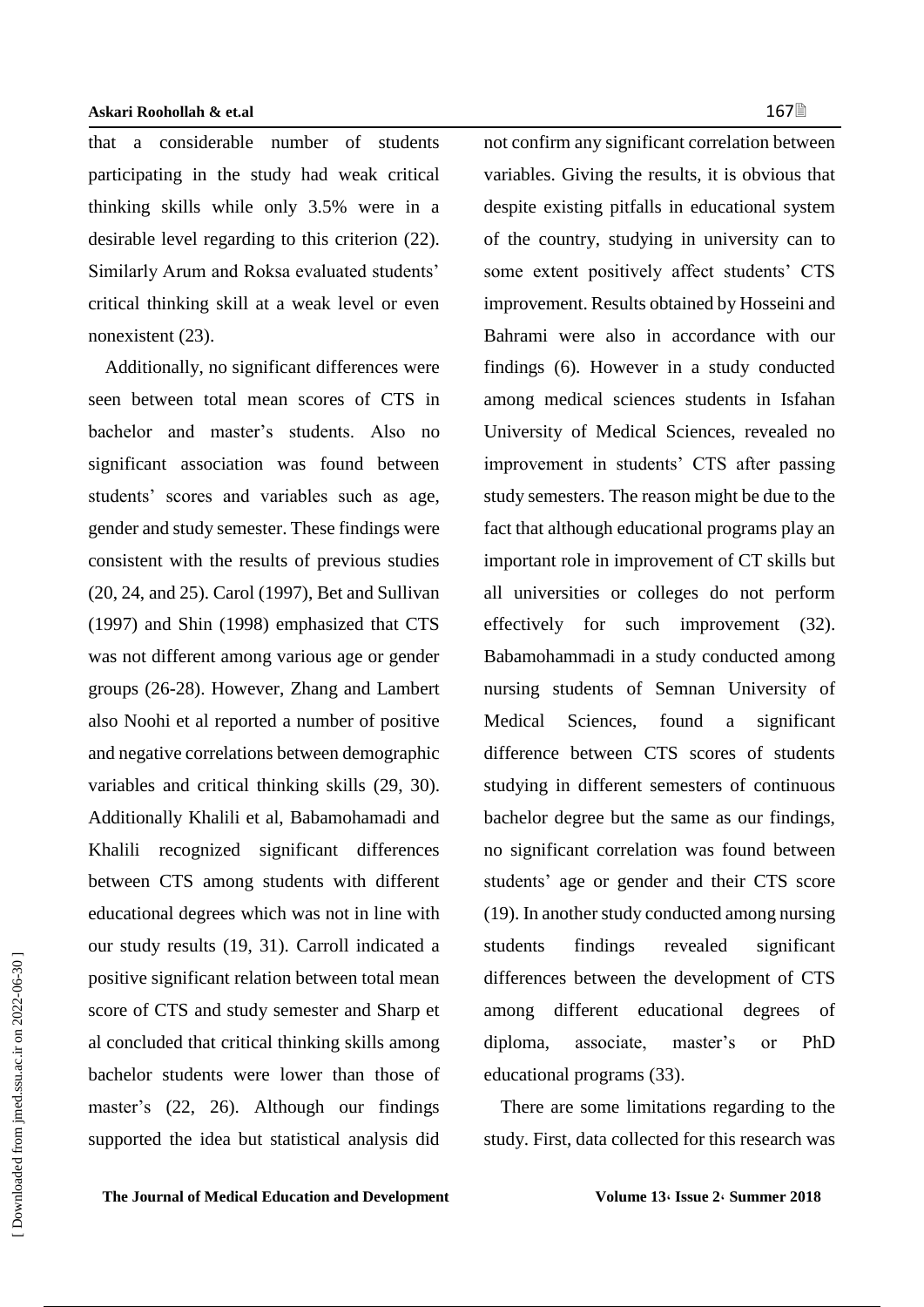based on a population size of 90 participants; second assessing critical thinking skills among healthcare management students was conducted through self-assessment which is less precise than formative assessment results. A suggestive line of enquiry is to longitudinally test the critical thinking skills of students over time after the same group of participants had undertaken a series of critical thinking courses. Such a study would provide proper evidence about the value of courses in improving participants' critical thinking skills.

#### **Conclusion**

Critical thinking as an important factor helps healthcare professionals to ensure provision of liable services leading to quality improvement of care rendered to patients. Managers who had learned critical thinking skills and have developed abilities such as evaluation, analysis and inference during their college time, would be more ready to apply such type of thinking in their professional lives. Given the importance of critical thinking skill and the fact that in our study the overall students' ability in applying critical thinking has been evaluated in a moderate level, research findings emphasized on significance of continuous reinforcement of such skills among college students.

#### *References*

1. Sabouri KA, Ostadzar N, Moneghi H, Gharib M. *The critical thinking in medical students in two areas of basic sciences and pre-internship*. Iranian Journal of Medical Education. 2012; 12(10): 778-785.

2. Krupat E, Sprague J.M, Wolpaw D, Haidet P, Hatem D, O'Brien B. *Thinking critically about critical thinking: Ability, disposition, or both?* Medical Education, 2011; 45(6): 625–635.

3. Facione P, Facione N, Giancarlo C, Blohm S. *Teaching for thinking. Insight assessment and the California Academic Pres*s. 2002

4. Facione, Noreen C., and Peter A. Facione. *The Health Sciences Reasoning Test Manual*. 2011 ed. Millbrae, CA: California Academic Press, 2011.

5. Scheffer B, Rubenfeld M. *A consensus statement on critical thinking in nursing*. Journal of Nursing Education, 2000; 39(8): 352–359.

6. Hosseini SA, Bahrami M. *Comparison of critical thinking between freshman and senior BS students*. Iranian Journal of Medical Education, 2002; 2(2): 21-26.

7. Elkins JR. *[the Critical Thinking Movement: Alternating Currents in One Teacher's Thinking.](http://myweb.wvnet.edu/~jelkins/critproj/overview.html) Myweb*.wvnet.edu. Retrieved 23 March 2014.

8. Facione PA. *Critical Thinking: A Statement of Expert Consensus for Purposes of Educational Assessment and Instruction. Executive Summary "The Delphi Report*". Mellbrae, CA: The California Academic Press; 1990.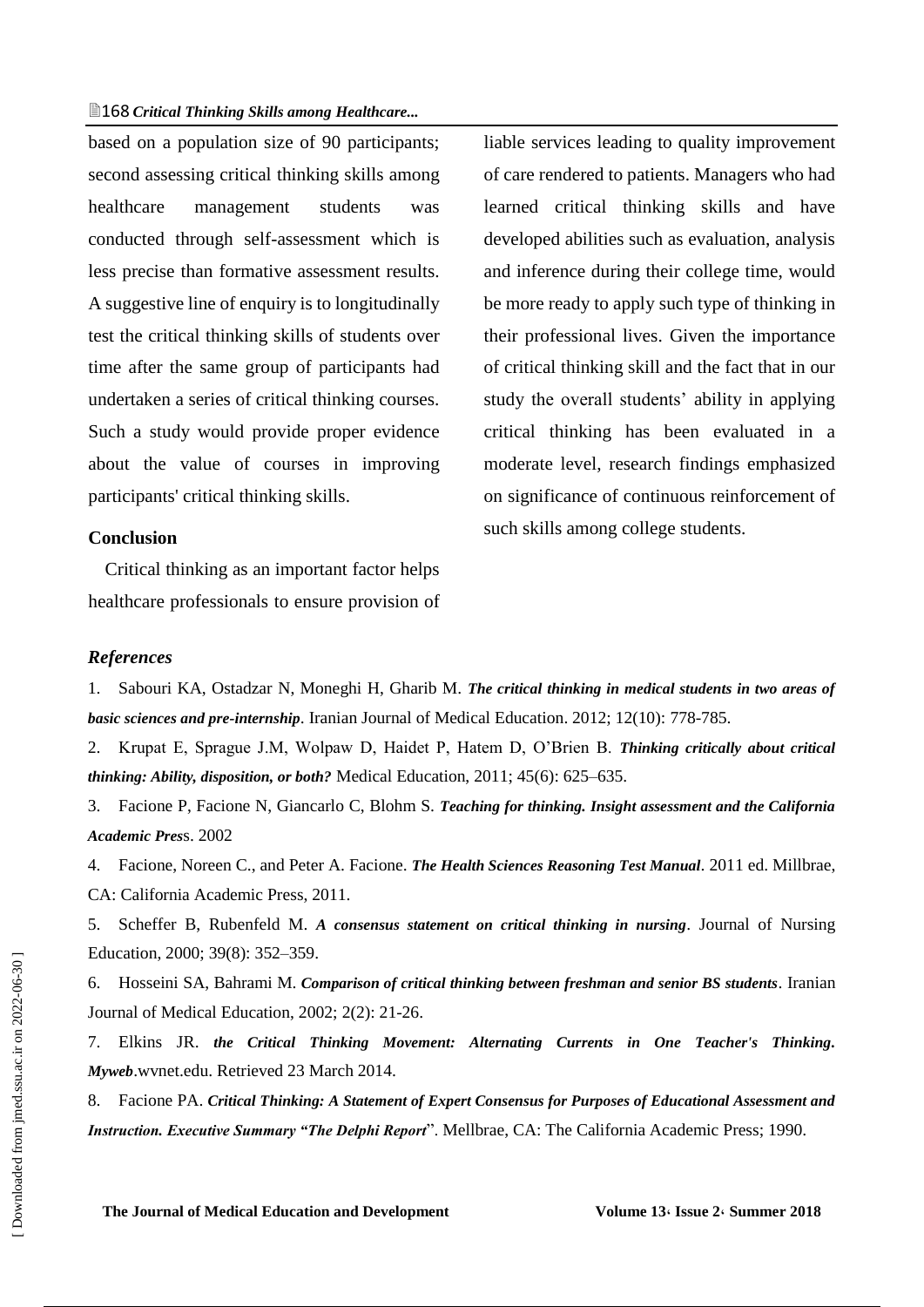10. Reynolds M. *Critical thinking and systems thinking: towards a critical literacy for systems thinking in practice. In: Horvath, Christopher P. and Forte, James M. eds*. Critical Thinking. New York, USA: Nova Science Publishers, 2011; 37–68.

11. Paul R., Elder L . *The Miniature Guide to Critical Thinking Concepts and Tools* (5th ed.): The Foundation for Critical Thinking.2014; 10-20.

12. Mirmolayi ST, Shaabani H, Babaei QR. *Comparing the critical thinking skills of freshman and senior students in the students of Tehran universities of medical sciences*, Journal of survival, 2004; 22: 69-77.

13. Paul R. *Critical thinking: how to prepare students for a rapidly changing world, foundation for critical thinking*, 1995.

14. Profetto-McGrath J. *Critical thinking and evidence-based practice*. Journal of Professional Nursing. 2005; 21(6):364–371.

15. Case, R. *Moving critical thinking to the main stage*. Education Canada, 2005; 45(2): 45–49.

16. Willingham DT. *Critical thinking: Why is it so hard to teach*. American Educator, 2007; 31(3):8–19.

17. Ennis RH. *A logical basis for measuring critical thinking skills*. Educational Leadership, 1985; 43(2): 44–48.

18. Gharib M, Rabieian M, Salsali M, Hadjizadeh E, Sabouri K.A, Khalkhali H. *Critical Thinking Skills and Critical Thinking Dispositions in Freshmen and Senior Students of Health Care Management*. Iranian journal of medical education. 2009; 9(2): 1-11.

19. Babamohamadi H, Khalili H. *Critical thinking in nursing students in Semnan University of Medical Science*. Iran Journal of Medical Education. 2004; 4(13):23–31.

20. Eslami-Akbar R, Moarefi F*. A comparison of the critical thinking ability in the first and last term baccalaureate students of nursing and clinical nurses of Jahrom University of Medical Sciences in 2007*. Journal of Jahrom University Medical Science. 2010; 8(1):37–45.[Persian]

21. Ranjbar H, Esmaili H. *A study on the nursing and midwifery students' trend to critical thinking and its relation with their educational status*. Journal of Urmia Nursing Midwifary. 2006; 4(1):11–20.

22. Sharp M, Reynolds RB, Brooks KN. *Critical Thinking Skills of Allied Health Science Students: A Structured Inquiry*, [Educational Perspectives in Health Informatics and Information Management,](http://bok.ahima.org/searchresults?q=&fqo=SOURCE|%22Educational%20Perspectives%20in%20Health%20Informatics%20and%20Information%20Management%22&s=1&v=1&num=10) 2013:1-13.

23. Arum R, Roksa J. *Academically Adrift: Limited Learning on College Campuses, University of Chicago Press*. The University of Chicago, United States, 2010.

24. Barkhordary M, Jalalmanesh S, Mahmodi M. *The relationship between critical thinking disposition and selfesteem in third and fourth year bachelor nursing students*. Iran Journal of Medical Education. 2009; 9(1):9–13.

25. Ip WY, Lee DT, Lee IF, Chau JP, Wootton YS, Chang AM. *Disposition towards critical thinking: a study of Chinese undergraduate nursing students*. Journal of Advance Nursing. 2000; 32(1):84–90.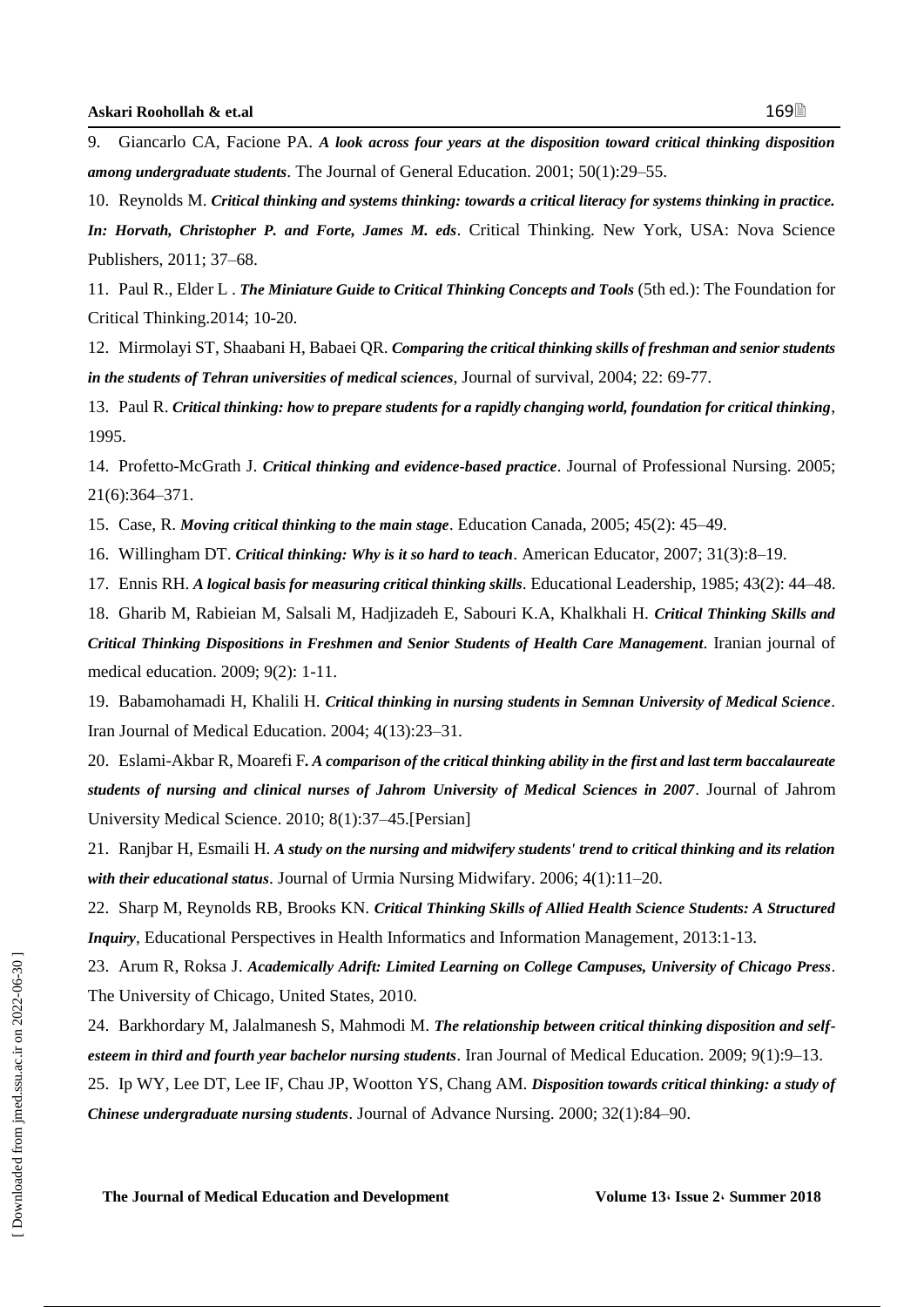26. Carol J. *standardized measures of critical thinking experience with the California critical thinking skills test*. Nurse Educator 1997; 22 (5).29-33

27. Sullivan B. *Evaluating critical thinking skills of Baccalaureate nursing students*. Journal of nursing education 1997; 36(10): 485-8.

28. Shin R K. *Critical thinking ability and clinical decision making skills among senior nursing students in associated baccalaureate programs in korea*. Journal of Advanced Nursing; 1998 27 (2): 414-8.

29. Zhang H, Lambert V. *Critical thinking dispositions and learning styles of baccalaureate nursing students from China*. Nursing Health Science. 2008; 10(3):175–81.

30. Noohi E, Karimi-Noghondar M, Haghdoost A. *Survey of critical thinking and clinical decision making in nursing student of Kerman University*. Iran Journal of Nursing Midwifery Research. 2012; 17(6):440–4.

31. Khalili H, Babamohammadi H, Hajiaghajani S. *The effects of two educational methods, classic and critical thinking strategies, on the stable learning of nursing students*. Koomesh. 2003; 5(2):53–62.

32. Athari ZS, Sharif M, Nematbakhsh M, Babamohammadi H. *Evaluation of critical thinking skills in isfahan university of medical sciences' students and its relationship with their rank in university entrance exam rank*. Iran Journal of Medical Education. 2009; 9(1):5–12.

33. Fero LJ, Witsberger CM, Wesmiller SW, Zullo TG, Hoffman LA. *Critical Thinking Ability of New Graduate and Experienced Nurses*. Journal of Advanced Nursing 2009; 65(1): 139–48.